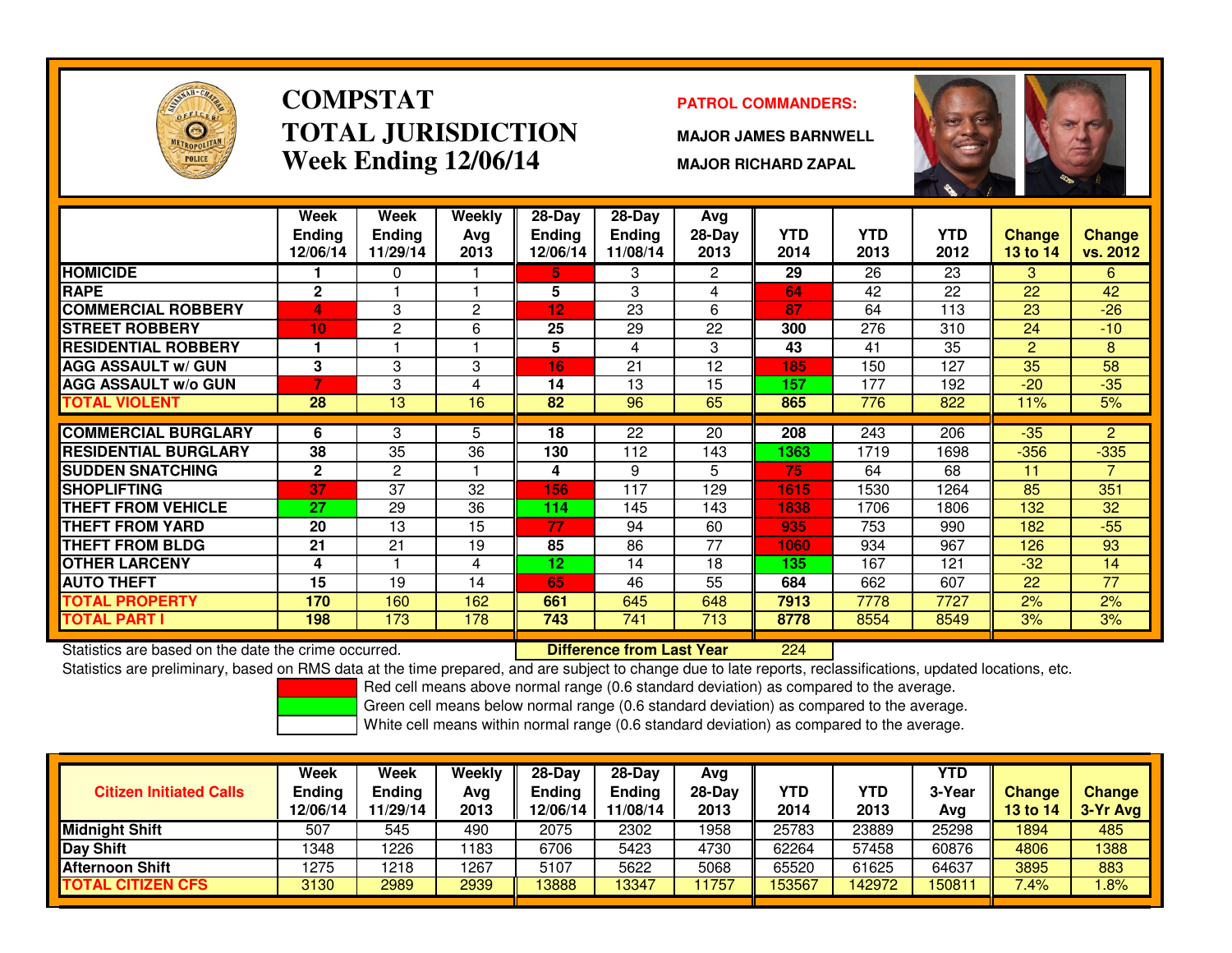

### **COMPSTATPRECINCT COMMANDER:**<br>A TITLA NALIDED TO TALCINE OF THE COMMAND PRECINCT OF THE COMMAND OF THE COMMAND OF THE COMMAND OF THE COMMAND OF THE COMMAND OF THE COMMAND OF THE COMMAND OF THE COMMAND OF THE COMMAND OF THE COMMAND **WEST CHATHAM PRECINCTWeek Ending 12/06/14**

**CAPT. CHARLES HALL**



|                             | Week                      | Week                      | <b>Weekly</b>  | $28 - Day$                | $28 - Day$                | Avg            |                    |                    |                    |                           |                           |
|-----------------------------|---------------------------|---------------------------|----------------|---------------------------|---------------------------|----------------|--------------------|--------------------|--------------------|---------------------------|---------------------------|
|                             | <b>Ending</b><br>12/06/14 | <b>Ending</b><br>11/29/14 | Avg<br>2013    | <b>Ending</b><br>12/06/14 | <b>Ending</b><br>11/08/14 | 28-Day<br>2013 | <b>YTD</b><br>2014 | <b>YTD</b><br>2013 | <b>YTD</b><br>2012 | <b>Change</b><br>13 to 14 | <b>Change</b><br>vs. 2012 |
|                             |                           |                           |                |                           |                           |                |                    |                    |                    |                           |                           |
| <b>HOMICIDE</b>             | 0                         | 0                         | 0              |                           | $\mathbf{0}$              | 0              | $\mathbf{2}$       | $\overline{2}$     |                    | $\mathbf{0}$              |                           |
| <b>RAPE</b>                 | 0                         | $\Omega$                  | $\Omega$       | 0                         | $\Omega$                  |                | 12                 | 8                  | 8                  | $\overline{4}$            | $\overline{4}$            |
| <b>COMMERCIAL ROBBERY</b>   | 0                         | $\Omega$                  | $\Omega$       |                           | 8                         |                | 16                 | 6                  | 20                 | 10                        | $-4$                      |
| <b>STREET ROBBERY</b>       | $\overline{2}$            |                           | $\Omega$       | 4                         | 3                         | $\overline{2}$ | 31                 | 26                 | 37                 | 5                         | $-6$                      |
| <b>RESIDENTIAL ROBBERY</b>  | $\mathbf 0$               | $\Omega$                  | $\Omega$       | 3                         | $\mathbf{2}$              |                | 15                 | $\overline{7}$     | 6                  | 8                         | 9                         |
| <b>AGG ASSAULT w/ GUN</b>   |                           | 0                         | $\Omega$       | $\mathbf 2$               |                           |                | 17                 | 14                 | 14                 | 3                         | 3                         |
| <b>AGG ASSAULT w/o GUN</b>  | 4                         | 0                         |                | 4                         | 4                         | 3              | 21                 | 32                 | 27                 | $-11$                     | $-6$                      |
| <b>TOTAL VIOLENT</b>        | $\overline{7}$            |                           | $\overline{2}$ | 15                        | 18                        | 8              | 114                | 95                 | 113                | 20%                       | 1%                        |
|                             |                           |                           |                |                           |                           |                |                    |                    |                    |                           |                           |
| <b>COMMERCIAL BURGLARY</b>  | $\mathbf{2}$              | 0                         |                | 2                         | 4                         | $\overline{2}$ | 48                 | 30                 | 30                 | 18                        | 18                        |
| <b>RESIDENTIAL BURGLARY</b> | 10 <sub>1</sub>           | 8                         | 6              | $\overline{25}$           | 18                        | 25             | 256                | 298                | 282                | $-42$                     | $-26$                     |
| <b>SUDDEN SNATCHING</b>     | $\mathbf 0$               |                           | $\Omega$       |                           |                           | $\Omega$       | 7                  | 2                  | 11                 | 5                         | $-4$                      |
| <b>SHOPLIFTING</b>          | 6                         | 6                         | 3              | 22                        | 13                        | 12             | 228                | 141                | 117                | 87                        | 111                       |
| <b>THEFT FROM VEHICLE</b>   | 8                         | 5                         | 5              | 27                        | 26                        | 21             | 306                | 251                | 254                | 55                        | 52                        |
| <b>THEFT FROM YARD</b>      | 5                         | 3                         | 2              | 17                        | 17                        | 8              | 151                | 96                 | 155                | 55                        | $-4$                      |
| <b>THEFT FROM BLDG</b>      |                           | 2                         | 3              | 10                        | 11                        | 11             | 166                | 132                | 149                | 34                        | 17                        |
| <b>OTHER LARCENY</b>        |                           |                           |                | 3                         |                           | $\overline{2}$ | 28                 | 15                 | 20                 | 13                        | 8                         |
| <b>AUTO THEFT</b>           | 5                         | 7                         | 2              | 24                        | $\overline{ }$            | 9              | 141                | 107                | 87                 | 34                        | 54                        |
| <b>TOTAL PROPERTY</b>       | 38                        | 33                        | 23             | 131                       | 98                        | 91             | 1331               | 1072               | 1105               | 24%                       | 20%                       |
| <b>TOTAL PART I</b>         | 45                        | 34                        | 25             | 146                       | 116                       | 99             | 1445               | 1167               | 1218               | 24%                       | 19%                       |

Statistics are based on the date the crime occurred. **Difference from Last Year** 

<sup>278</sup>

Statistics are preliminary, based on RMS data at the time prepared, and are subject to change due to late reports, reclassifications, updated locations, etc.

Red cell means above normal range (0.6 standard deviation) as compared to the average.

Green cell means below normal range (0.6 standard deviation) as compared to the average.

| <b>Citizen Initiated Calls</b> | Week<br>Ending<br>12/06/14 | Week<br>Ending<br>11/29/14 | Weekly<br>Avg<br>2013 | $28-Day$<br>Ending<br>12/06/14 | 28-Day<br><b>Ending</b><br>11/08/14 | Avg<br>$28-Dav$<br>2013 | YTD<br>2014 | YTD<br>2013 | YTD<br>3-Year<br>Avg | <b>Change</b><br>13 to 14 | <b>Change</b><br>3-Yr Avg |
|--------------------------------|----------------------------|----------------------------|-----------------------|--------------------------------|-------------------------------------|-------------------------|-------------|-------------|----------------------|---------------------------|---------------------------|
| <b>Midnight Shift</b>          | 115                        | 127                        | 97                    | 481                            | 480                                 | 389                     | 5231        | 4705        | 5066                 | 526                       | 165                       |
| Day Shift                      | 262                        | 264                        | 242                   | 2642                           | 136                                 | 967                     | 12796       | 1733        | 12382                | 1063                      | 414                       |
| <b>Afternoon Shift</b>         | 269                        | 260                        | 259                   | 1086                           | 1093                                | 1036                    | 13572       | 2561        | 13264                | 1011                      | 308                       |
| <b>TOTAL CITIZEN CFS</b>       | 646                        | 646                        | 598                   | 4209                           | 2709                                | 2392                    | 31599       | 28999       | 30712                | 9.0%                      | 2.9%                      |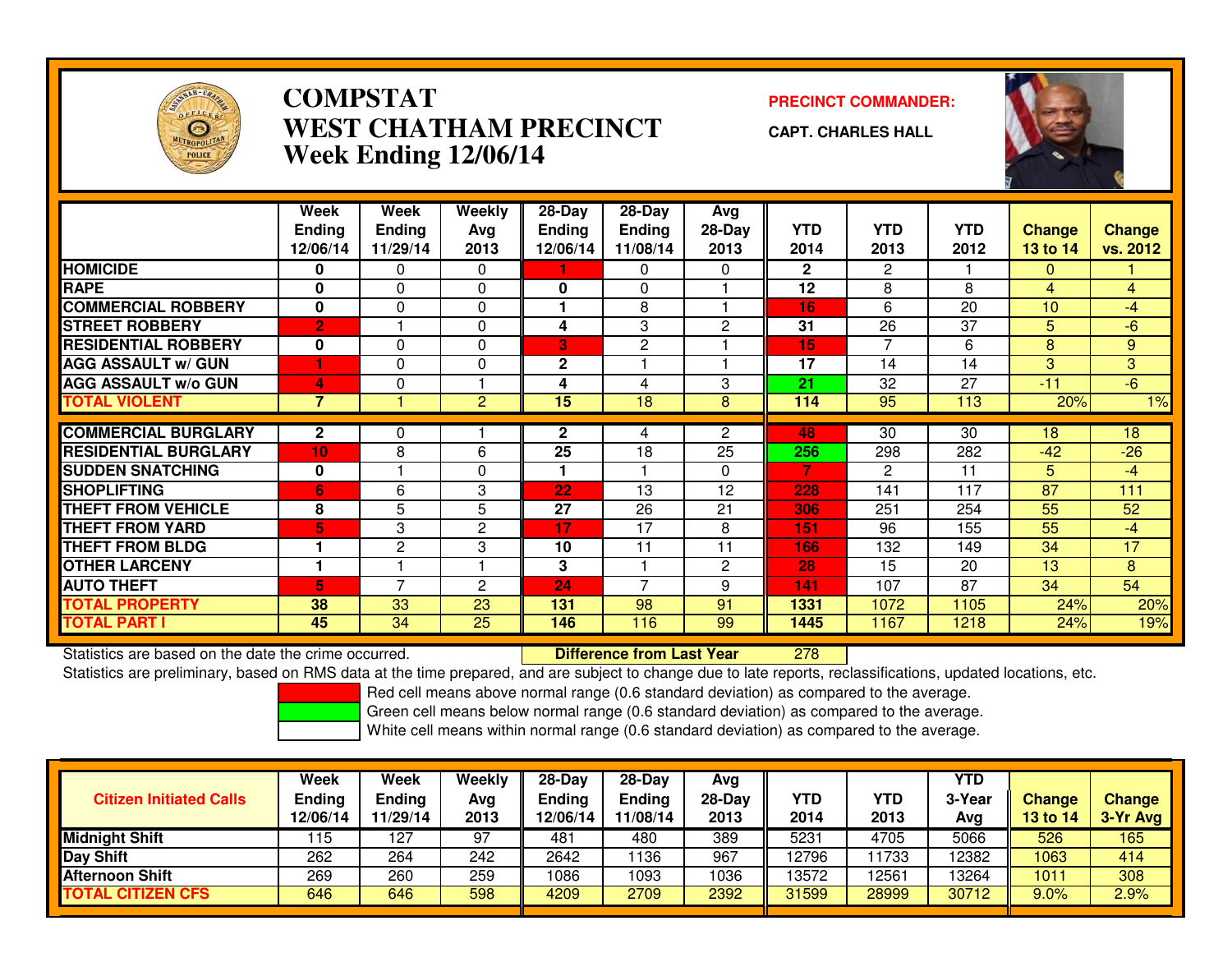

# **COMPSTATDOWNTOWN PRECINCTWeek Ending 12/06/14**

### **PRECINCT COMMANDER:**

#### **CAPT. BEN HERRON**

<sup>188</sup>



|                             | Week<br><b>Ending</b><br>12/06/14 | Week<br><b>Ending</b><br>11/29/14 | <b>Weekly</b><br>Avg<br>2013 | $28 - Day$<br><b>Ending</b><br>12/06/14 | $28-Day$<br><b>Ending</b><br>11/08/14 | Avg<br>28-Day<br>2013 | <b>YTD</b><br>2014 | YTD<br>2013 | <b>YTD</b><br>2012 | <b>Change</b><br>13 to 14 | <b>Change</b><br>vs. 2012 |
|-----------------------------|-----------------------------------|-----------------------------------|------------------------------|-----------------------------------------|---------------------------------------|-----------------------|--------------------|-------------|--------------------|---------------------------|---------------------------|
| <b>HOMICIDE</b>             | 0                                 | 0                                 | 0                            |                                         |                                       |                       | 5.                 | 9           | 8                  | $-4$                      | $-3$                      |
| <b>RAPE</b>                 |                                   | 0                                 | $\Omega$                     | $\mathbf{2}$                            | $\Omega$                              |                       | 14                 | 9           | 5                  | 5                         | 9                         |
| <b>COMMERCIAL ROBBERY</b>   |                                   | 0                                 | $\mathbf 0$                  |                                         |                                       |                       | 8                  | 11          | 10                 | -3                        | $-2$                      |
| <b>STREET ROBBERY</b>       | $\boldsymbol{\Delta}$             | 0                                 | 2                            | 8                                       | 11                                    | 8                     | 83                 | 103         | 92                 | $-20$                     | $-9$                      |
| <b>RESIDENTIAL ROBBERY</b>  | 0                                 |                                   | 0                            |                                         |                                       |                       | 3                  | 8           | 6                  | $-5$                      | $-3$                      |
| <b>AGG ASSAULT w/ GUN</b>   |                                   | 0                                 |                              | 5                                       | 5                                     | 3                     | 38                 | 33          | 23                 | 5                         | 15                        |
| <b>AGG ASSAULT w/o GUN</b>  |                                   |                                   |                              | 4                                       | $\Omega$                              | 4                     | 37                 | 45          | 58                 | $-8$                      | $-21$                     |
| <b>TOTAL VIOLENT</b>        | 8                                 | $\overline{2}$                    | 4                            | 22                                      | 19                                    | $\overline{18}$       | 188                | 218         | 202                | $-14%$                    | $-7%$                     |
|                             |                                   |                                   |                              |                                         |                                       |                       |                    |             |                    |                           |                           |
| <b>COMMERCIAL BURGLARY</b>  | $\mathbf{2}$                      |                                   |                              | 6                                       | 4                                     | 3                     | 42                 | 34          | 29                 | 8                         | 13                        |
| <b>RESIDENTIAL BURGLARY</b> | 6                                 | 4                                 | 3                            | 16                                      | 12                                    | 13                    | 125                | 158         | 148                | $-33$                     | $-23$                     |
| <b>SUDDEN SNATCHING</b>     |                                   | 0                                 |                              |                                         | 5                                     | $\overline{2}$        | 30                 | 30          | 31                 | $\mathbf{0}$              | -1                        |
| <b>SHOPLIFTING</b>          | 9                                 | 6                                 | 4                            | 23                                      | 19                                    | 17                    | 217                | 206         | 131                | 11                        | 86                        |
| <b>THEFT FROM VEHICLE</b>   | $\overline{7}$                    | 5                                 | 7                            | 25                                      | 19                                    | 29                    | 458                | 348         | 363                | 110                       | 95                        |
| <b>THEFT FROM YARD</b>      |                                   | 2                                 | 4                            | 20                                      | 25                                    | 18                    | 257                | 223         | 236                | 34                        | 21                        |
| <b>THEFT FROM BLDG</b>      | 9                                 | 7                                 | 4                            | 28                                      | 28                                    | 15                    | 260                | 181         | 231                | 79                        | 29                        |
| <b>OTHER LARCENY</b>        |                                   | 0                                 |                              | 4                                       | 5                                     | 4                     | 28                 | 39          | 28                 | $-11$                     | $\overline{0}$            |
| <b>AUTO THEFT</b>           |                                   | 4                                 | 2                            | 7                                       | $\overline{\phantom{a}}$              | 9                     | 130                | 110         | 96                 | 20                        | 34                        |
| <b>TOTAL PROPERTY</b>       | 43                                | 29                                | 27                           | 130                                     | 124                                   | 110                   | 1547               | 1329        | 1293               | 16%                       | 20%                       |
| <b>TOTAL PART I</b>         | 51                                | 31                                | 32                           | 152                                     | 143                                   | 128                   | 1735               | 1547        | 1495               | 12%                       | 16%                       |

Statistics are based on the date the crime occurred. **Difference from Last Year** 

Statistics are preliminary, based on RMS data at the time prepared, and are subject to change due to late reports, reclassifications, updated locations, etc.

Red cell means above normal range (0.6 standard deviation) as compared to the average.

Green cell means below normal range (0.6 standard deviation) as compared to the average.

| <b>Citizen Initiated Calls</b> | Week<br><b>Ending</b><br>12/06/14 | Week<br><b>Ending</b><br>11/29/14 | Weekly<br>Avg<br>2013 | $28-Day$<br><b>Ending</b><br>12/06/14 | 28-Day<br><b>Ending</b><br>11/08/14 | Avg<br>28-Day<br>2013 | YTD<br>2014 | YTD<br>2013 | <b>YTD</b><br>3-Year<br>Avg | <b>Change</b><br>13 to 14 | <b>Change</b><br>3-Yr Avg |
|--------------------------------|-----------------------------------|-----------------------------------|-----------------------|---------------------------------------|-------------------------------------|-----------------------|-------------|-------------|-----------------------------|---------------------------|---------------------------|
| <b>Midnight Shift</b>          | 105                               | 82                                | 107                   | 392                                   | 523                                 | 428                   | 5614        | 5242        | 5573                        | 372                       | 41                        |
| Day Shift                      | 250                               | 204                               | 208                   | 934                                   | 956                                 | 832                   | 10899       | 10173       | 10614                       | 726                       | 285                       |
| <b>Afternoon Shift</b>         | 216                               | 203                               | 226                   | 871                                   | 1093                                | 905                   | 1999        | 11108       | 11516                       | 891                       | 483                       |
| <b>TOTAL CITIZEN CFS</b>       | 571                               | 489                               | 541                   | 2197                                  | 2572                                | 2165                  | 28512       | 26523       | 27703                       | 7.5%                      | 2.9%                      |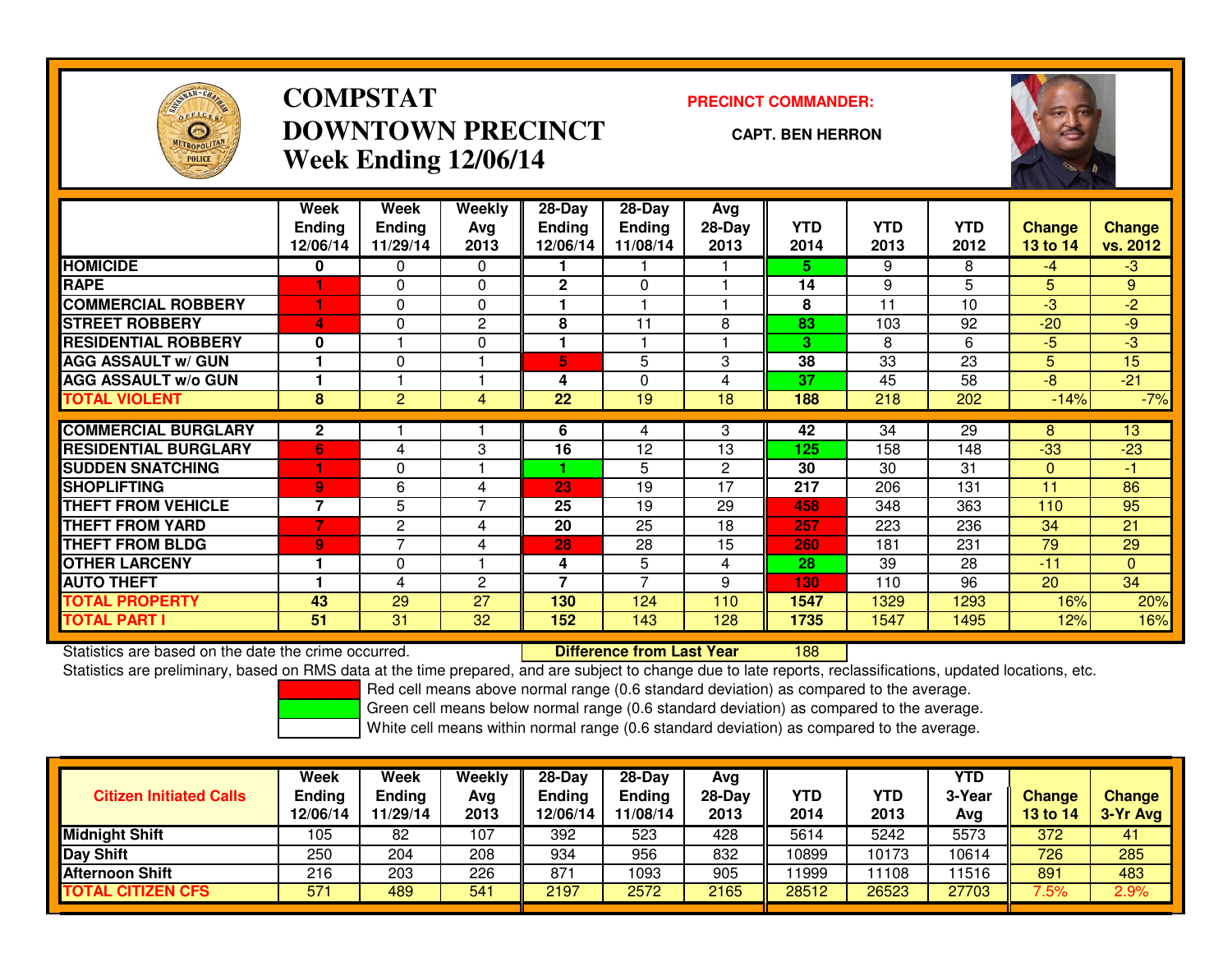

# **COMPSTATCENTRAL PRECINCT** CAPT. DEVONN ADAMS **Week Ending 12/06/14**

**PRECINCT COMMANDER:**



|                             | Week<br><b>Ending</b><br>12/06/14 | Week<br><b>Ending</b><br>11/29/14 | Weekly<br>Ava<br>2013 | $28 - Day$<br>Ending<br>12/06/14 | $28 - Day$<br><b>Ending</b><br>11/08/14 | Avg<br>$28-Day$<br>2013 | <b>YTD</b><br>2014 | <b>YTD</b><br>2013 | <b>YTD</b><br>2012 | <b>Change</b><br>13 to 14 | <b>Change</b><br>vs. 2012 |
|-----------------------------|-----------------------------------|-----------------------------------|-----------------------|----------------------------------|-----------------------------------------|-------------------------|--------------------|--------------------|--------------------|---------------------------|---------------------------|
| <b>HOMICIDE</b>             |                                   | 0                                 | 0                     | 2.                               |                                         |                         | 14                 | 9                  | 8                  | 5.                        | 6                         |
| <b>RAPE</b>                 |                                   | 0                                 | 0                     |                                  |                                         | 0                       | 13                 | 6                  | $\overline{2}$     | $\overline{7}$            | 11                        |
| <b>COMMERCIAL ROBBERY</b>   | $\bf{0}$                          | $\Omega$                          | 0                     | $\mathbf{0}$                     | 2                                       |                         | 14                 | 13                 | 19                 |                           | $-5$                      |
| <b>STREET ROBBERY</b>       | 4                                 |                                   |                       | 9                                | 8                                       | 5                       | 97                 | 66                 | 83                 | 31                        | 14                        |
| <b>RESIDENTIAL ROBBERY</b>  | $\bf{0}$                          | $\Omega$                          | 0                     | $\mathbf{0}$                     | $\Omega$                                |                         | 6                  | $\overline{7}$     | 3                  | $-1$                      | 3                         |
| <b>AGG ASSAULT w/ GUN</b>   |                                   |                                   |                       | 5                                | 6                                       | 4                       | 73                 | 51                 | 47                 | 22                        | 26                        |
| <b>AGG ASSAULT w/o GUN</b>  | $\bf{0}$                          |                                   |                       | 2                                | 2                                       | 4                       | 40                 | 47                 | 42                 | $-7$                      | $-2$                      |
| <b>TOTAL VIOLENT</b>        | 7                                 | 3                                 | 4                     | 19                               | $\overline{20}$                         | 17                      | 257                | 199                | 204                | 29%                       | 26%                       |
| <b>COMMERCIAL BURGLARY</b>  |                                   |                                   |                       |                                  |                                         |                         | 43                 | 84                 | 44                 | $-41$                     |                           |
|                             | 0                                 |                                   | 2                     | 2.                               |                                         |                         |                    |                    |                    |                           |                           |
| <b>RESIDENTIAL BURGLARY</b> | 8                                 | 13                                | 9                     | 39                               | 31                                      | $\overline{37}$         | 422                | 444                | 483                | $-22$                     | $-61$                     |
| <b>ISUDDEN SNATCHING</b>    |                                   |                                   | 0                     | 2                                | 2                                       |                         | 17                 | 12                 | 10                 | 5                         | $\overline{7}$            |
| <b>SHOPLIFTING</b>          | 4                                 | $\overline{2}$                    | $\mathbf{2}$          | 10                               | 11                                      | 8                       | 95                 | 92                 | 43                 | 3                         | 52                        |
| <b>THEFT FROM VEHICLE</b>   | 5.                                | 5                                 | 9                     | 22                               | 44                                      | 36                      | 435                | 430                | 434                | 5                         |                           |
| <b>THEFT FROM YARD</b>      | 4                                 | 3                                 | 4                     | 16                               | 29                                      | 16                      | 246                | 208                | 248                | 38                        | $-2$                      |
| <b>THEFT FROM BLDG</b>      | 6                                 | 4                                 | 4                     | 18                               | 20                                      | 17                      | 221                | 195                | 151                | 26                        | 70                        |
| <b>OTHER LARCENY</b>        | $\bf{0}$                          | 0                                 |                       | 2.                               | 3                                       | 4                       | 20                 | 31                 | 14                 | $-11$                     | 6                         |
| <b>AUTO THEFT</b>           | 4                                 | $\mathbf{2}$                      | 4                     | 13                               | 16                                      | 17                      | 206                | 202                | 150                | 4                         | 56                        |
| <b>TOTAL PROPERTY</b>       | 32                                | 31                                | 35                    | 124                              | 163                                     | 142                     | 1705               | 1698               | 1577               | 0%                        | 8%                        |
| <b>TOTAL PART I</b>         | 39                                | 34                                | 40                    | 143                              | 183                                     | 159                     | 1962               | 1897               | 1781               | 3%                        | 10%                       |

Statistics are based on the date the crime occurred. **Difference from Last Year** 

Statistics are based on the date the crime occurred.<br>Statistics are preliminary, based on RMS data at the time prepared, and are subject to change due to late reports, reclassifications, updated locations, etc.

Red cell means above normal range (0.6 standard deviation) as compared to the average.

Green cell means below normal range (0.6 standard deviation) as compared to the average.

| <b>Citizen Initiated Calls</b> | Week<br><b>Ending</b><br>12/06/14 | <b>Week</b><br>Ending<br>11/29/14 | Weekly<br>Avg<br>2013 | $28-Day$<br><b>Ending</b><br>2/06/14 | 28-Day<br><b>Ending</b><br>11/08/14 | Avg<br>$28-Day$<br>2013 | <b>YTD</b><br>2014 | <b>YTD</b><br>2013 | YTD<br>3-Year<br>Avg | <b>Change</b><br>13 to 14 | <b>Change</b><br>3-Yr Avg |
|--------------------------------|-----------------------------------|-----------------------------------|-----------------------|--------------------------------------|-------------------------------------|-------------------------|--------------------|--------------------|----------------------|---------------------------|---------------------------|
| <b>Midnight Shift</b>          | '13                               | 142                               | 105                   | 461                                  | 447                                 | 419                     | 5615               | 5156               | 5466                 | 459                       | 149                       |
| Day Shift                      | 273                               | 282                               | 249                   | 1060                                 | 1095                                | 996                     | 13061              | 2050               | 12311                | 1011                      | 750                       |
| <b>Afternoon Shift</b>         | 265                               | 267                               | 263                   | 1068                                 | 102                                 | 1050                    | 13342              | 2766               | 13511                | 576                       | $-169$                    |
| <b>TOTAL CITIZEN CFS</b>       | 651                               | 691                               | 616                   | 2589                                 | 2644                                | 2465                    | 32018              | 29972              | 31288                | 6.8%                      | 2.3%                      |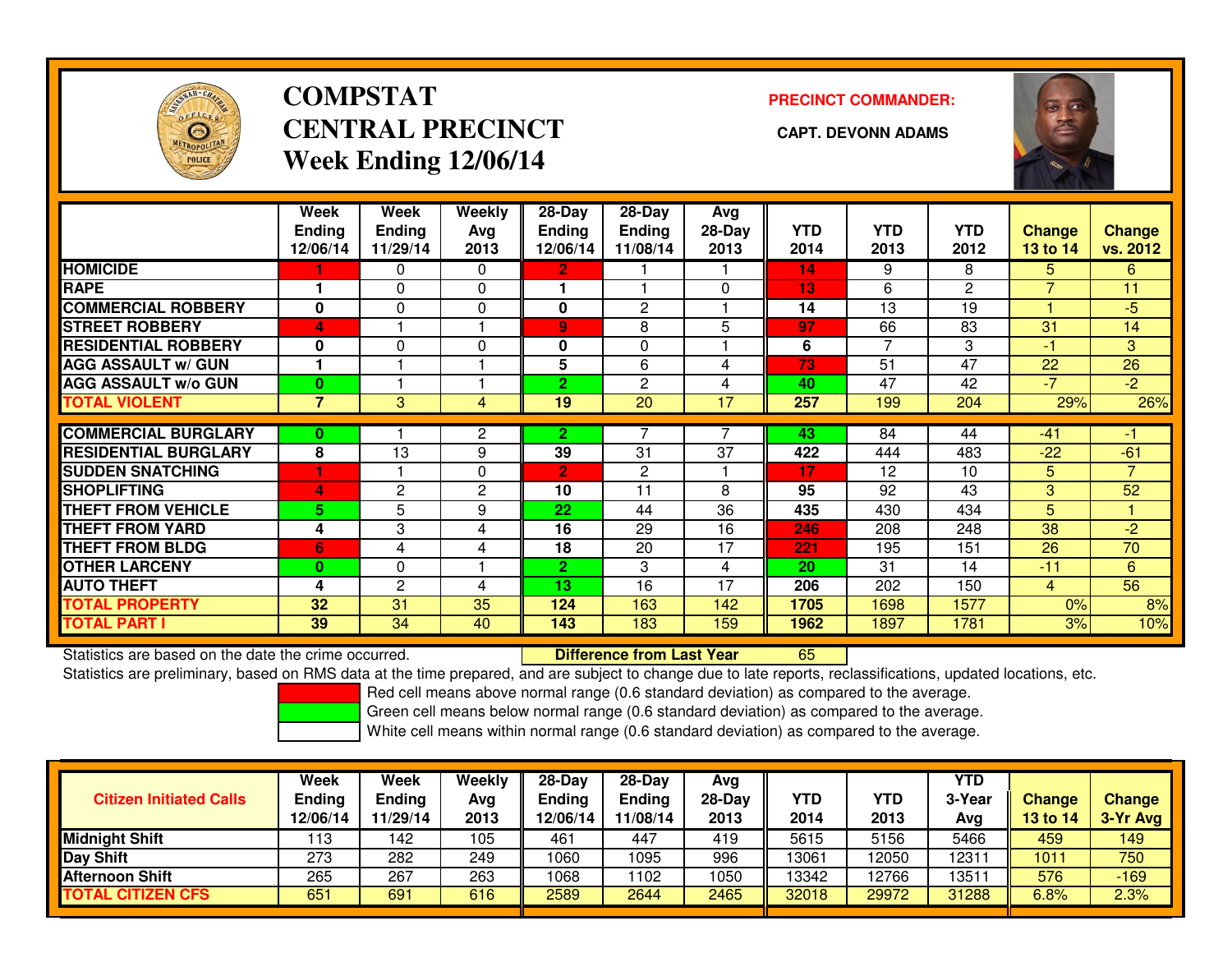

## **COMPSTAT PRECINCT COMMANDER: SOUTHSIDE PRECINCT CAPT. TERRY SHOOPWeek Ending 12/06/14**



|                             | Week<br><b>Ending</b><br>12/06/14 | Week<br><b>Ending</b><br>11/29/14 | <b>Weekly</b><br>Avg<br>2013 | $28$ -Day<br><b>Ending</b><br>12/06/14 | $28-Day$<br><b>Ending</b><br>11/08/14 | Avg<br>28-Day<br>2013 | <b>YTD</b><br>2014 | <b>YTD</b><br>2013 | <b>YTD</b><br>2012 | Change<br>13 to 14 | <b>Change</b><br>vs. 2012 |
|-----------------------------|-----------------------------------|-----------------------------------|------------------------------|----------------------------------------|---------------------------------------|-----------------------|--------------------|--------------------|--------------------|--------------------|---------------------------|
| <b>HOMICIDE</b>             | 0                                 | 0                                 | $\Omega$                     | 0                                      | 0                                     | $\Omega$              | $\overline{2}$     | 4                  |                    | $-2$               |                           |
| <b>RAPE</b>                 | 0                                 |                                   | 0                            | $\mathbf 2$                            |                                       |                       | 10                 | 11                 | 4                  | $-1$               | 6                         |
| <b>COMMERCIAL ROBBERY</b>   | $\overline{2}$                    | 2                                 | $\Omega$                     | 8                                      | 8                                     | $\overline{2}$        | 33                 | 21                 | 35                 | 12                 | $-2$                      |
| <b>STREET ROBBERY</b>       | 0                                 | 0                                 |                              |                                        |                                       | 3                     | 47                 | 32                 | 49                 | 15                 | $-2$                      |
| <b>RESIDENTIAL ROBBERY</b>  |                                   | $\Omega$                          | $\Omega$                     |                                        |                                       |                       | 12                 | 9                  | 10                 | 3                  | $\overline{2}$            |
| <b>AGG ASSAULT w/ GUN</b>   | 0                                 | $\Omega$                          | $\Omega$                     |                                        | $\mathbf{2}$                          |                       | 13                 | $\overline{15}$    | 16                 | $-2$               | $-3$                      |
| <b>AGG ASSAULT w/o GUN</b>  | 2                                 | 0                                 | $\Omega$                     | $\mathbf{2}$                           | 2                                     | 2                     | 20                 | 24                 | 31                 | $-4$               | $-11$                     |
| <b>TOTAL VIOLENT</b>        | 5                                 | 3                                 | $\overline{c}$               | 15                                     | 15                                    | 10                    | 137                | 116                | 146                | 18%                | $-6%$                     |
| <b>COMMERCIAL BURGLARY</b>  |                                   |                                   |                              | 5                                      | 4                                     | 4                     | 38                 | 51                 | 66                 | $-13$              | $-28$                     |
| <b>RESIDENTIAL BURGLARY</b> | $\overline{2}$                    | 3                                 | 8                            | 18                                     | 23                                    | 31                    | 221                | 369                | 361                | $-148$             | $-140$                    |
| <b>SUDDEN SNATCHING</b>     | $\bf{0}$                          | $\Omega$                          | 0                            | 0                                      |                                       |                       | 11                 | 12                 | 9                  | -1                 | $\overline{2}$            |
| <b>ISHOPLIFTING</b>         | 14                                | 14                                | 15                           | 53                                     | 34                                    | 58                    | 608                | 694                | 683                | $-86$              | $-75$                     |
| <b>THEFT FROM VEHICLE</b>   |                                   | $\overline{\phantom{a}}$          | 7                            | 15                                     | 31                                    | 28                    | 338                | 322                | 384                | 16                 | $-46$                     |
| <b>THEFT FROM YARD</b>      |                                   | $\Omega$                          | 2                            | 6                                      | 9                                     | 8                     | 111                | 104                | 160                | $\overline{7}$     | $-49$                     |
| <b>THEFT FROM BLDG</b>      | 3                                 | 5                                 | 5                            | 17                                     | 19                                    | 19                    | 209                | 234                | 237                | $-25$              | $-28$                     |
| <b>OTHER LARCENY</b>        |                                   | $\Omega$                          |                              |                                        | $\overline{2}$                        | 4                     | 28                 | 43                 | 25                 | $-15$              | 3                         |
| <b>AUTO THEFT</b>           | $\mathbf{2}$                      | 4                                 | 2                            | 6                                      | 10                                    | 9                     | 89                 | 103                | 157                | $-14$              | $-68$                     |
| <b>TOTAL PROPERTY</b>       | 25                                | 34                                | 41                           | 121                                    | 133                                   | 163                   | 1653               | 1932               | 2082               | $-14%$             | $-21%$                    |
| <b>TOTAL PART I</b>         | 30                                | 37                                | 43                           | 136                                    | 148                                   | 173                   | 1790               | 2048               | 2228               | $-13%$             | $-20%$                    |

Statistics are based on the date the crime occurred. **Difference from Last Year** 

-258

Statistics are preliminary, based on RMS data at the time prepared, and are subject to change due to late reports, reclassifications, updated locations, etc.

Red cell means above normal range (0.6 standard deviation) as compared to the average.

Green cell means below normal range (0.6 standard deviation) as compared to the average.

| <b>Citizen Initiated Calls</b> | Week<br><b>Ending</b><br>12/06/14 | Week<br><b>Ending</b><br>11/29/14 | Weekly<br>Avg<br>2013 | $28$ -Dav<br>Ending<br>2/06/14 | $28-Dav$<br><b>Ending</b><br>11/08/14 | Avg<br>$28-Day$<br>2013 | <b>YTD</b><br>2014 | YTD<br>2013 | <b>YTD</b><br>3-Year<br>Avg | <b>Change</b><br>13 to 14 | <b>Change</b><br>3-Yr Avg |
|--------------------------------|-----------------------------------|-----------------------------------|-----------------------|--------------------------------|---------------------------------------|-------------------------|--------------------|-------------|-----------------------------|---------------------------|---------------------------|
| <b>Midnight Shift</b>          | 86                                | 87                                | 86                    | 358                            | 426                                   | 343                     | 4413               | 4145        | 4384                        | 268                       | 29                        |
| <b>Day Shift</b>               | 280                               | 246                               | 238                   | 1039                           | 118                                   | 950                     | 12637              | 1505        | 12311                       | 1132                      | 326                       |
| <b>Afternoon Shift</b>         | 251                               | 232                               | 244                   | 981                            | 1079                                  | 976                     | 12532              | 1796        | 12380                       | 736                       | 152                       |
| <b>TOTAL CITIZEN CFS</b>       | 617                               | 565                               | 567                   | 2378                           | 2623                                  | 2269                    | 29582              | 27446       | 29075                       | 7.8%                      | .7%                       |
|                                |                                   |                                   |                       |                                |                                       |                         |                    |             |                             |                           |                           |